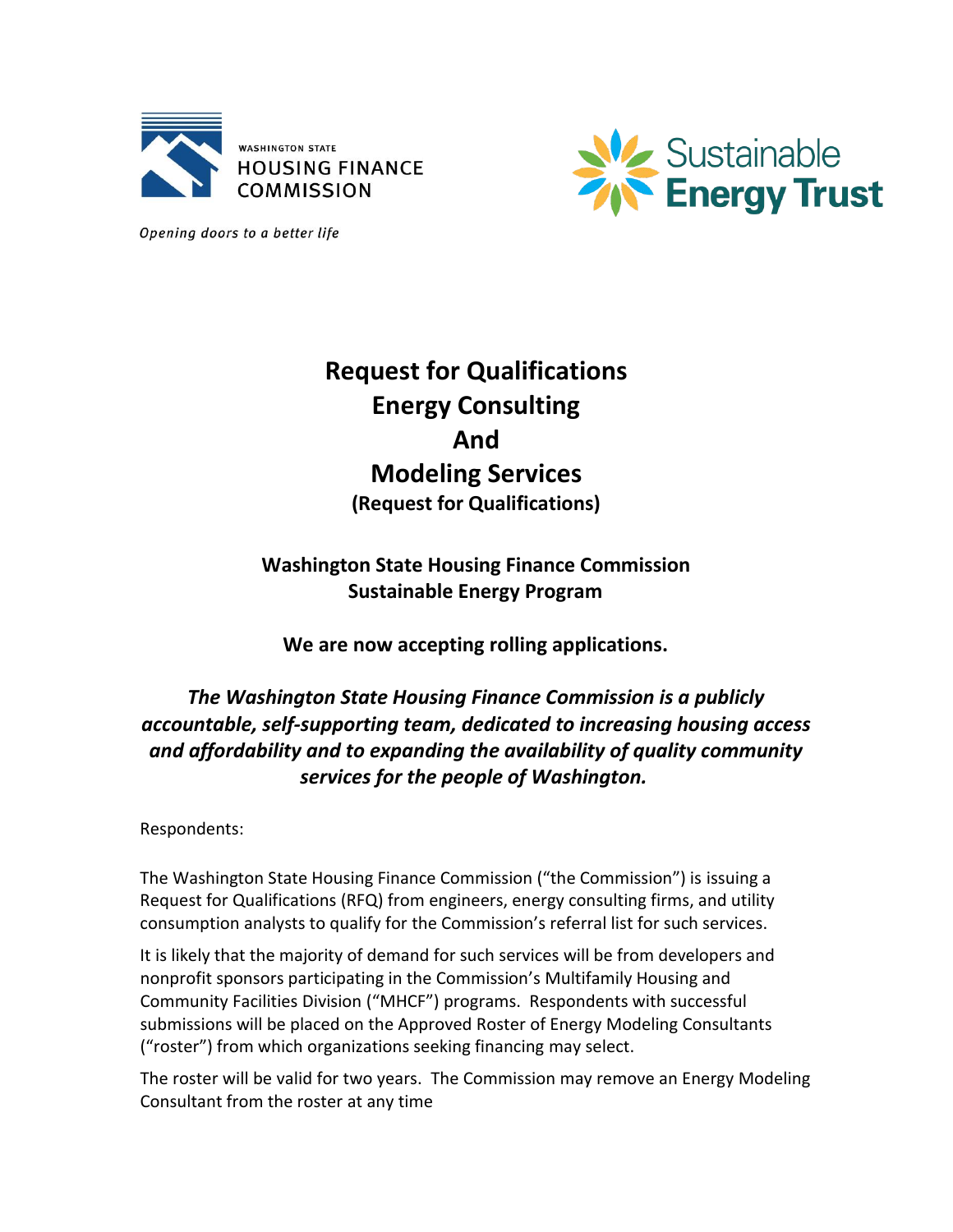subject to appropriate notice. Inclusion on the roster does not guarantee selection of services by developers, borrowers or property owners. Should the Commission need Energy Modeling Consultant services, a separate RFQQ (Request for Qualifications and Quotations) for the specific service will be issued for a formal contract.

Background information, submission requirements, evaluation criteria and other contract information concerning this RFQ are discussed in the sections below.

Respondents to this RFQ should indicate each program they are interested in supporting and include relevant experience in those areas in their response.

## **Background Information**

The Commission issues tax-exempt and taxable bonds on behalf of affordable multifamily housing developers, nonprofit organizations and other entities developing housing and nonprofit-owned facilities such as social service agencies, private schools, and museums. It also funds and administers Program Investment Fund investments such as Capital Plus! a program funding small loans to nonprofits, Manufactured Housing Community Preservation Program, and the Sustainable Energy Trust ("SET") to finance energy efficiency and renewable energy projects.

MHCF projects that may require energy analysis include:

- Multifamily bond-financed projects (generally market rate facilities including assisted living facilities that have limited income restrictions);
- Bond/4% Low-Income Housing Tax Credit ("tax credit") multifamily properties (rent restricted properties with a small equity subsidy);
- Competitive 9% tax credit multifamily properties (rent restricted, higher subsidized properties serving households with low- and very low-incomes.);
- Bond-financed nonprofit owned housing such as group homes for the developmentally disabled, nursing homes, independent and assisted living, as well as Continuing Care Retirement Communities ("CCRCs");
- Nonprofit Facilities such as YMCAs, museums, independent schools, elder and child daycare facilities, community service organizations and organizations offering job training, community centers, and neighborhood enrichment.

Multifamily projects receiving tax credits are required to meet the Evergreen Sustainable Development Standard, maintained by the Washington Department of Commerce, and must calculate Utility Allowances to determine the balance of rent and utilities that may be charged to tenants.

## **Services to be Provided as an Approved Energy Modeling Consultant**

Energy Modeling Consultants approved by the Commission may be selected by developers, borrowers, or property owners to provide energy consumption models, energy efficiency savings calculations or other energy-related analyses for the Commission's consideration in various programs.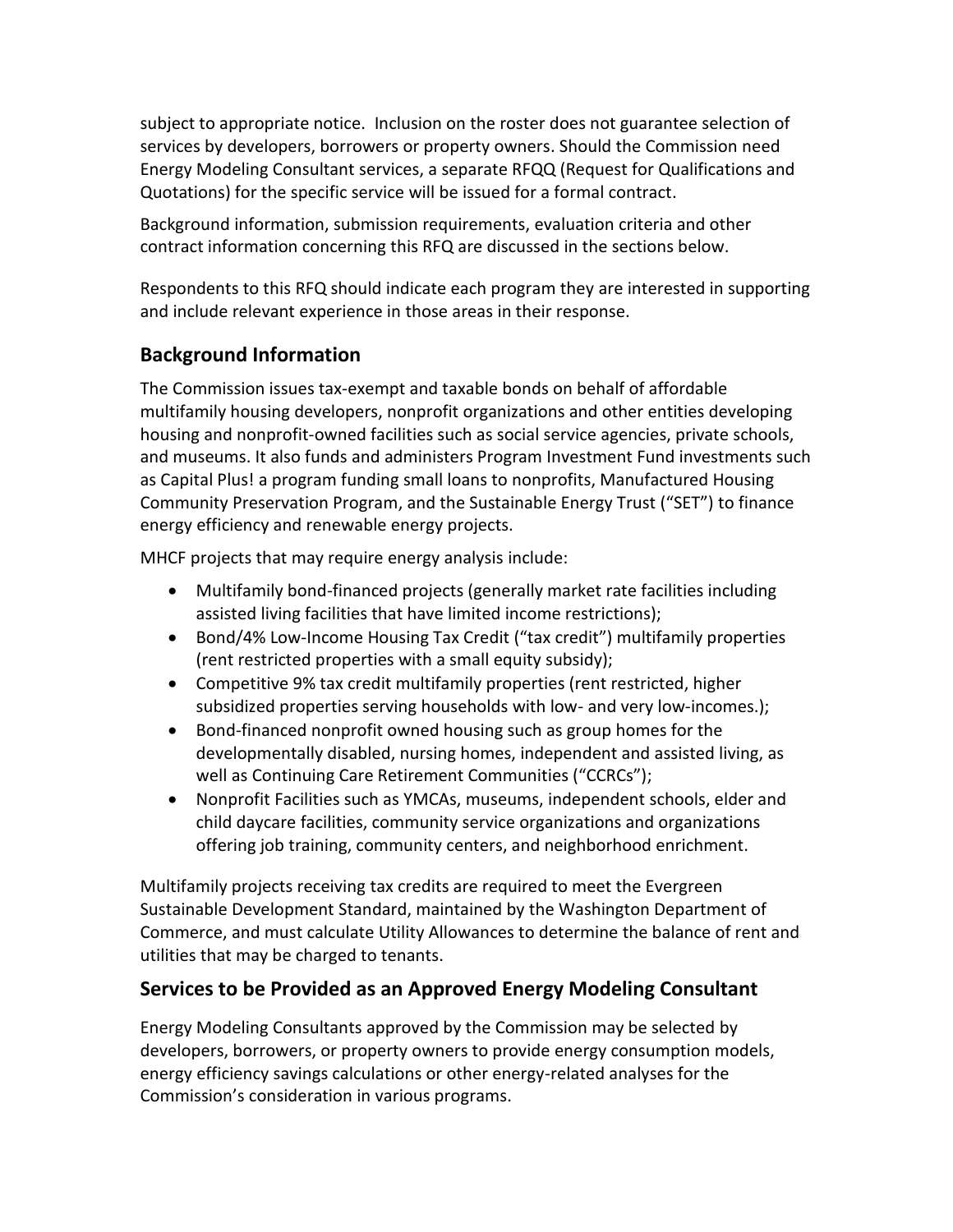- *Utility Allowance Calculations for New Construction.* Using an energy consumption model, calculate energy, water and sewage consumption and billing estimates for multifamily projects applying to the Commission for tax credits. Energy consumption models should be consistent with 26 C.F.R 1.42-10, paragraph (b)(4)(ii)(E) of the federal tax code. Provide post-construction measurement and verification of utility consumption, if requested.
- *Utility Allowance Calculations for Retrofit/Rehabilitation of Existing Buildings.* Using an energy consumption model, calculate energy, water and sewage consumption and billing estimates for revisions to the Commission-approved utility allowance for tax credit multifamily projects. Energy consumption models must be consistent with the 26 C.F.R 1.42-10, paragraph  $(b)(4)(ii)(E)$  of the federal tax code. Provide post-installation measurement and verification of utility consumption, if requested.
- *Energy Efficiency Calculations for New Construction.* Calculate energy efficiency savings resulting from energy efficiency investments beyond code requirements for new construction of single-family housing, multi-family housing, senior housing, non-profit and community facilities, or other facilities seeking funding or financing with the Commission. Provide post-construction measurement and verification of energy efficiency savings, if requested.
- *Energy Efficiency Savings Calculations for Retrofit/Rehabilitation of Existing Buildings.* Calculate energy efficiency savings resulting from energy efficiency investments for existing single-family housing, multi-family housing, senior housing, non-profit or community facilities, or other facilities seeking funding or financing with the Commission. Provide post-installation measurement and verification of energy efficiency savings, if requested.

#### **Information to be Included in the Response**

- 1. Please describe your firm's experience during the last two years providing energy or utility consumption or cost modeling, or post-completion audits of building performance for residential and/or commercial buildings. Specify the types of services provided to these clients, and provide a list of clients the Commission may use as references.
- 2. Please identify key individuals who would conduct the analysis, and describe relevant degrees, certifications, or experience.
- 3. Identify your firm's interest in providing each of the following services: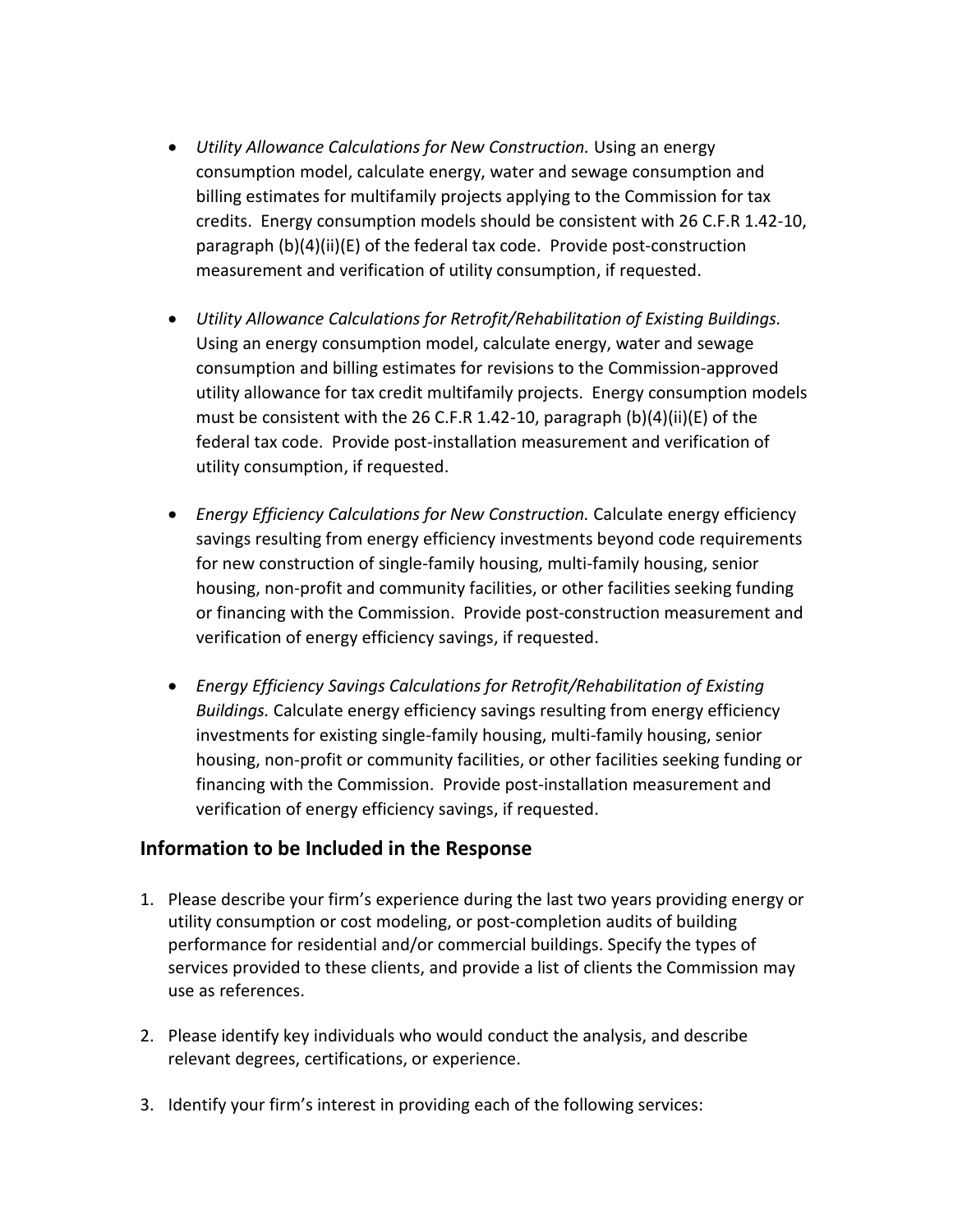- a. Utility Allowance Calculations for New Construction
- b. Utility Allowance Calculations for Retrofit/Rehabilitation of Existing **Buildings**
- c. Energy Efficiency Calculations for New Construction
- d. Utility Savings Calculations for Retrofit/Rehabilitation of Existing Buildings
- 4. Discuss your firm's ability to provide the described services and why your firm is qualified to act as an Energy Modeling Consultant to developers and nonprofit sponsors seeking Commission funding or financing.
- 5. Identify and describe the platform(s) used as the basis for your energy consumption or cost analysis (i.e. Excel model, whole building simulations). Identify the factors considered in your analysis, such as unit size, building orientation, design and materials, mechanical systems, control systems, appliances, interaction effects between building systems, building location characteristics, weather, occupancy, metering characteristics, comparison to similar buildings or building codes, and utility rate schedules. Note: This may not be a comprehensive list of relevant factors or variables, so please identify any additional factors or variables that may be considered in your analysis.

## **Selection Criteria**

In reviewing Energy Modeling Consultants for the roster, the Commission will consider at least the following, not necessarily in order of priority:

- 1. Demonstrated competence, expertise, and ability.
- 2. Demonstrated success in identifying measures that reduce energy or utility consumption.
- 3. Familiarity with Federal Housing Administration (FHA), Section 8, the Low Income Housing Tax Credit Program utility allowance methodologies.
- 4. Experience in building energy or utility consumption modeling.
- 5. Experience with post-construction or post-installation measurement and verification.
- 6. Reputation for services.
- 7. Qualifications of individuals assigned to provide listed services.

### **Evaluation Process**

Responses will be evaluated by a committee of Commission staff based on the **Information to be included** section of the RFQ.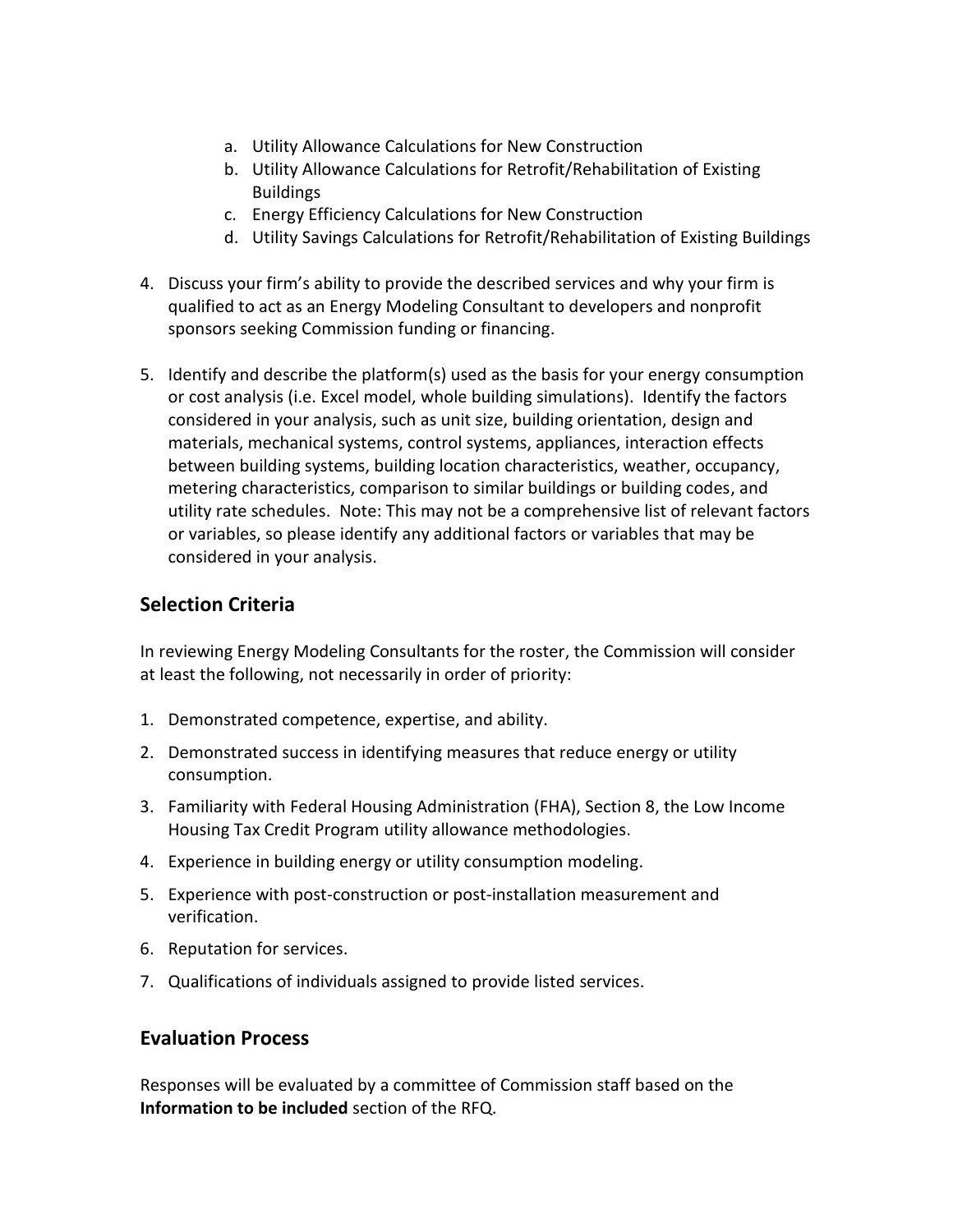After review of the responses, Commission staff may contact respondents for additional information or clarification. Responses should be emailed (PDF preferred) to Eli Lieberman at Eli.Lieberman@wshfc.org or delivered to:

Eli Lieberman Senior Sustainable Energy Coordinator, Multifamily Housing and Community Facilities Washington State Housing Finance Commission 1000 2nd Avenue, Suite 2700 Seattle, Washington 98104-1046

#### **No facsimile (fax) transmitted responses will be accepted.**

Responses should be limited to 12 pages, including attachments. Please do not provide any brochures of your firm.

The Commission reserves the right to seek clarification of each response.

Questions regarding the information contained in the RFQ should be submitted to the designated RFQ contact, Eli Lieberman at [Eli.Lieberman](mailto:Juliana.williams@wshfc.org)@wshfc.org.

By submitting a response, consultants agree to waive any claim against the Commission, the State of Washington, and their respective officers, employees, and agents for the recovery of any costs or expenses incurred in preparing and submitting a response.

Prior to the date and time designated for receipt of responses, any response may be modified or withdrawn by notice to the RFQ contact.

## **Notice of Approval**

After completing the evaluation of all responses by the committee, Commission staff intends to notify firms of approval or rejection to the roster within 30 days. Timing of notification may depend on the quantity and quality of responses received.

## **Rejection of Responses**

The Commission reserves the right to reject any and all responses as a result of this RFQ without liability, and, if doing so would be in the public interest, to cancel this solicitation.

## **Requirements**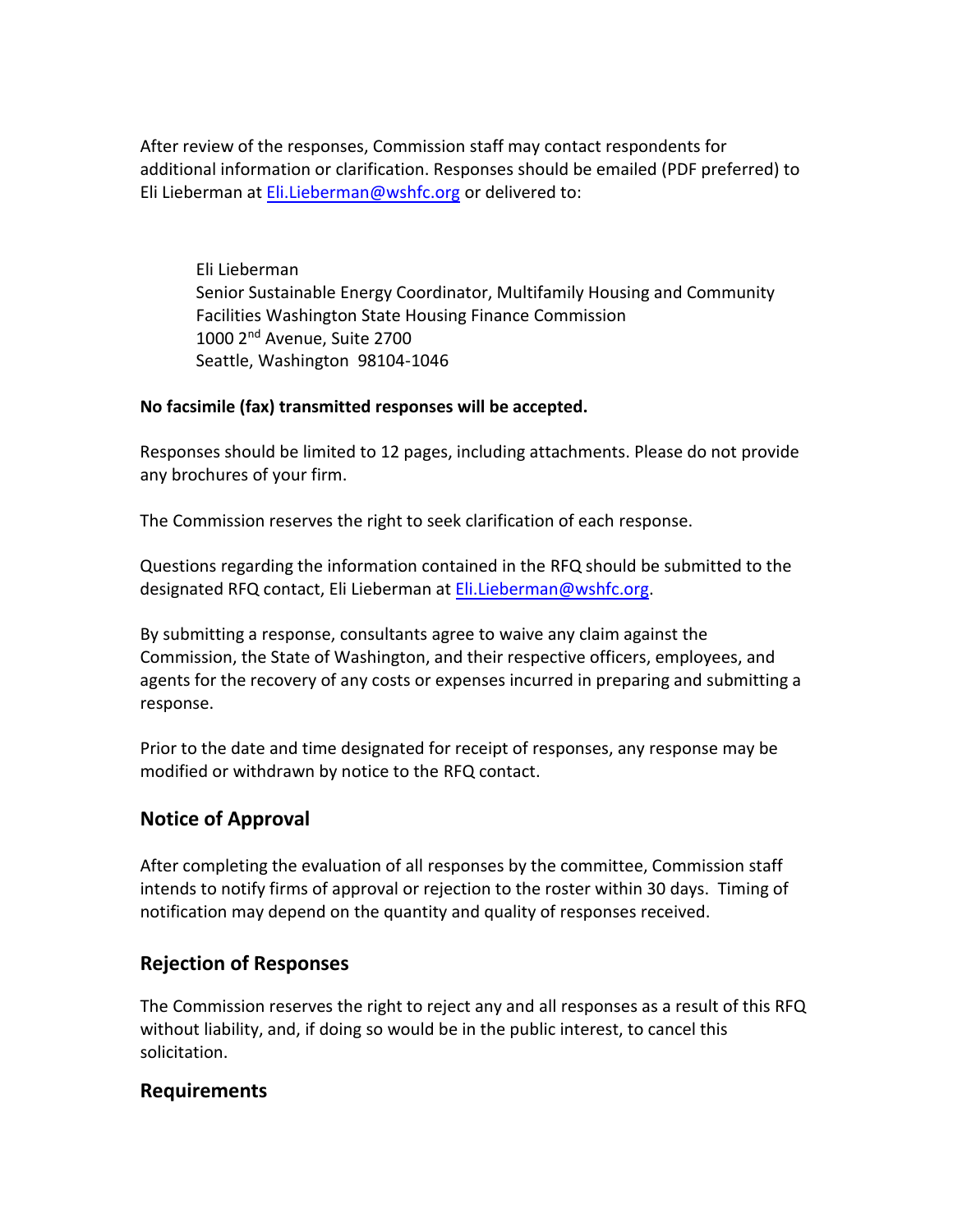All respondents must be licensed to do business in the State of Washington.

### **Investigation of References**

The Commission reserves the right to investigate the references and past performance of any proposer with respect to its successful performance of similar services. The Commission may postpone placement on the roster in order to complete its investigation. The Commission reserves the right to reject any response at any time.

## **Proprietary Information/Public Disclosure**

Materials submitted in response to this competitive procurement shall become the property of Commission.

Any information in the response that the respondent desires to claim as proprietary and exempt from disclosure under the provisions of the Washington Public Records Act, Chapter 42.56 RCW, must be clearly designated. The page must be identified and the particular exception from disclosure upon which the respondent is making the claim. Each page claimed to be exempt from disclosure must be clearly identified by the word "Confidential" printed on the lower right hand corner of the page.

The Commission will consider a respondent's request for exemption from disclosure; however, the Commission will make a decision predicated upon Chapter 42.56 RCW and Chapter 44-14 of the Washington Administrative Code. Marking the entire response exempt from disclosure will not be honored. The respondent must be reasonable in designating information as confidential. If any information is marked as proprietary in the response, such information will not be made available until the affected proposer has been given an opportunity to seek a court injunction against the requested disclosure.

A charge may be made for copying and shipping, as outlined in RCW 42. 56.120. No fee shall be charged for inspection of contract files, but twenty-four (24) hours' notice to the RFQ Coordinator is required. All requests for information should be directed to the RFQ Coordinator.

## **Revisions to the RFQ**

In the event it becomes necessary to revise any part of this RFQ, addenda will be posted to the Commission's website.The Commission also reserves the right to cancel or to reissue the RFQ in whole or in part.

### **Minority & Women-Owned Business Participation**